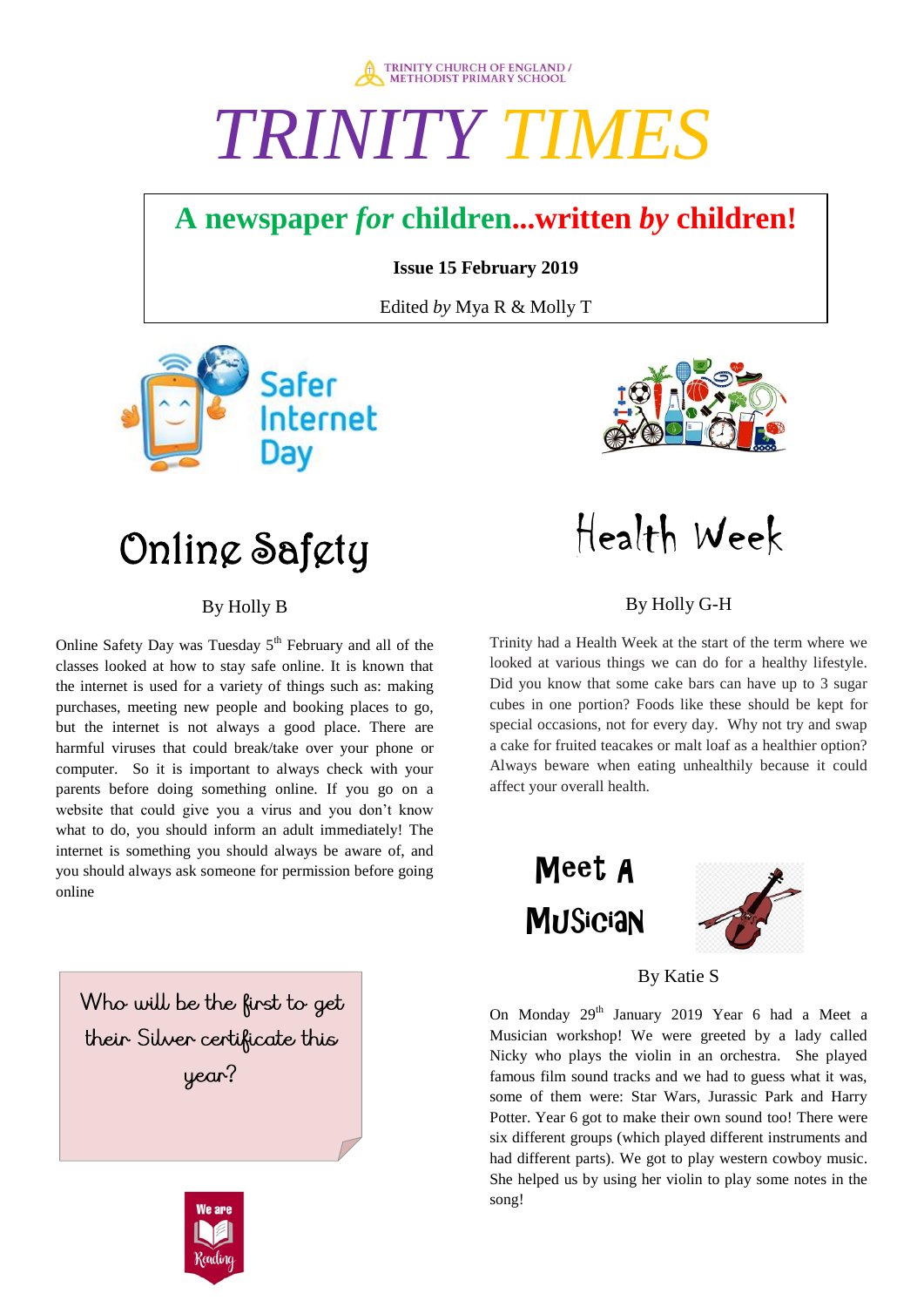





By Olivia K

On the  $18<sup>th</sup>$  of January 2019, the NSPCC came in to deliver a worship about a fundraiser we all participated in that was linked to the Daily Mile. The NSPCC is an organisation that supports children's needs and helps them with the problems they have. It stands for National Society of the Prevention for Children. Everyone in the school received a letter that gave you information about Big Buddy's Workout, and also about how the funds would help the charity and the children that use it. They are helping out of the kindness of their hearts. Everyone ran their best and everyone is proud of that! Well done everyone!

### School Council

### By Abbie P

School Council have been talking about what our school will be doing about Fair Trade this term. We have all recently completed a Fair Trade Quiz in our house teams!

They have also been discussing the suggestions board to find good ideas for the school. Remember you can always add your ideas to the suggestions board and your councilor will take them to the meeting…maybe your idea will be chosen for our amazing school to make it even better!





By Kiera D

The Spelling Bee is an annual competition that we do here at Trinity and it is where two boys and two girls go head to head and compete to win the title of Star Speller. This year the Spelling Bee was the week beginning the  $4<sup>th</sup>$  February and each class competed on a different day. Everyone has been practicing their spellings very well; especially the select few who have been chosen to enter the final! This year's winners are …

| 1B             | Alice BC & Henry B  | 3W | Isabella R & Zachary M |
|----------------|---------------------|----|------------------------|
| 1S             | Elsie I & Arthur E  | 4F | Harriet H & Cayden L   |
|                |                     |    | & Hallie-Beth K        |
| 1 <sup>C</sup> | Olivia BC & Toby T  | 4Y | Rory B                 |
| 2W             | Claudia R & Luke A  | 5D | Lewis T & Jasmine P    |
| 2B             | Poppy K & Harry B   | 5R | Seb C & Chloe D        |
| 2L             | Emily O & Sam K     | 5J | Naomi S & Antoni B     |
| 3J             | Julietet H & Alex C | 6G | Olivia K & Charlie B   |
| 3F             | Alexa L & Calum P   | 6K | Molly T & Thomas B     |



### By Mustafa A

In January the Fire Service came to our school and taught us about road safety. We learnt about how we could keep ourselves safe on the road by doing important things like: wearing a bike helmet, not wearing headphones when you are crossing roads and wearing bright clothing as a pedestrian. Remember to always keep your eyes on the road!

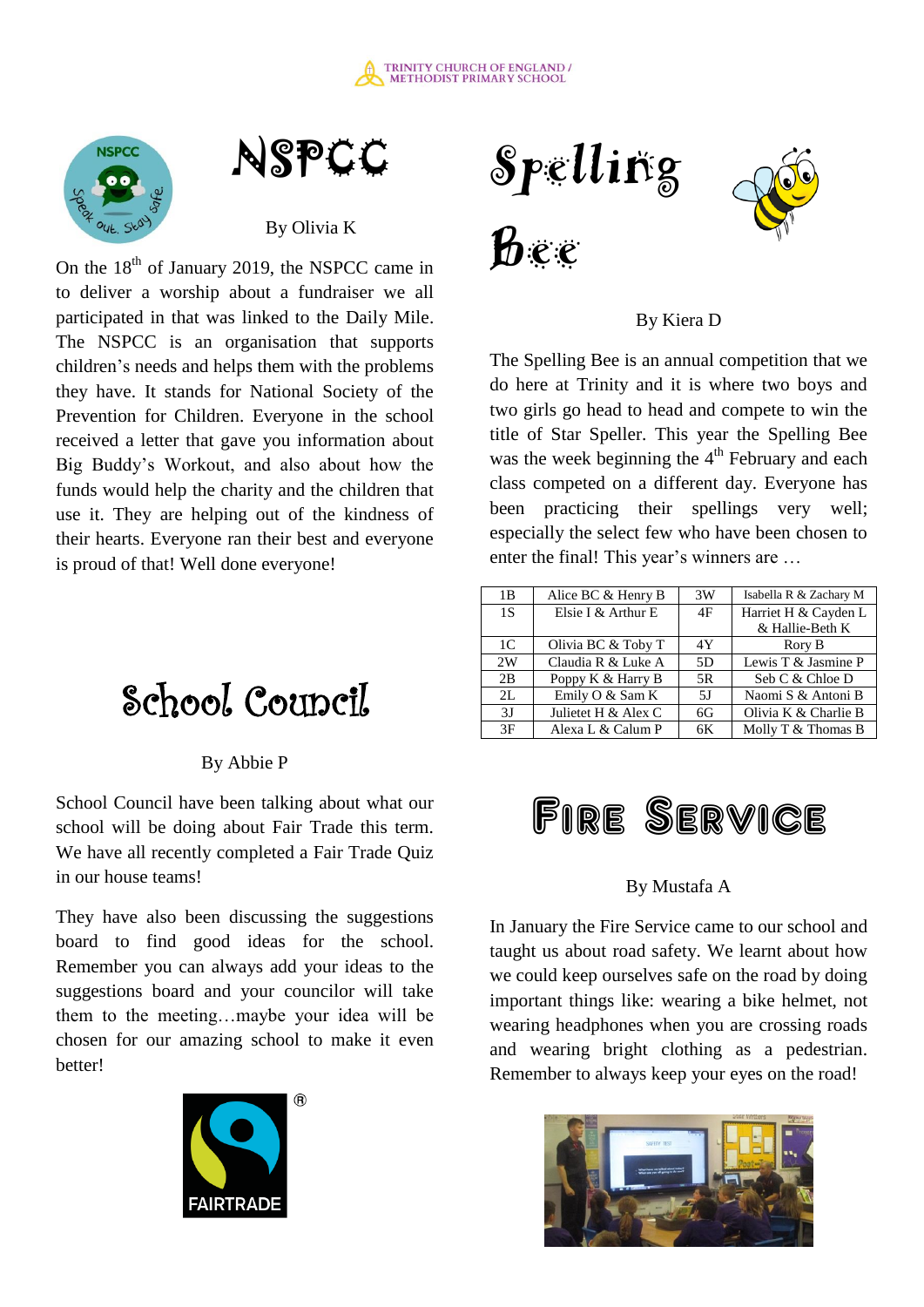

### All the extras…

Puzzle Place

By Phoebe M

### Poll of the Term:

What is your favorite sport?



Last issue's question and answer….

What was the name of the angle that visited Mary to tell her she was going to have a baby? B: Gabriel.





#### **Check out the comic strip below looking at healthy choices**  By Kai Q



#### Dear Lord,

As we reflect on our health week, let us always make the right decisions. Thank you for keeping us healthy, at tough time's thank you for not giving up on us when we feel down about self-image, healthy exercise and what we should eat.

Amen

Dates your for diary

| Parent's Evenings | Monday $11^{th}$ & Wednesday      |
|-------------------|-----------------------------------|
|                   | 13 <sup>th</sup> February         |
| End of term       | Friday $15th$ February            |
| Start of term     | Tuesday 26 <sup>th</sup> February |